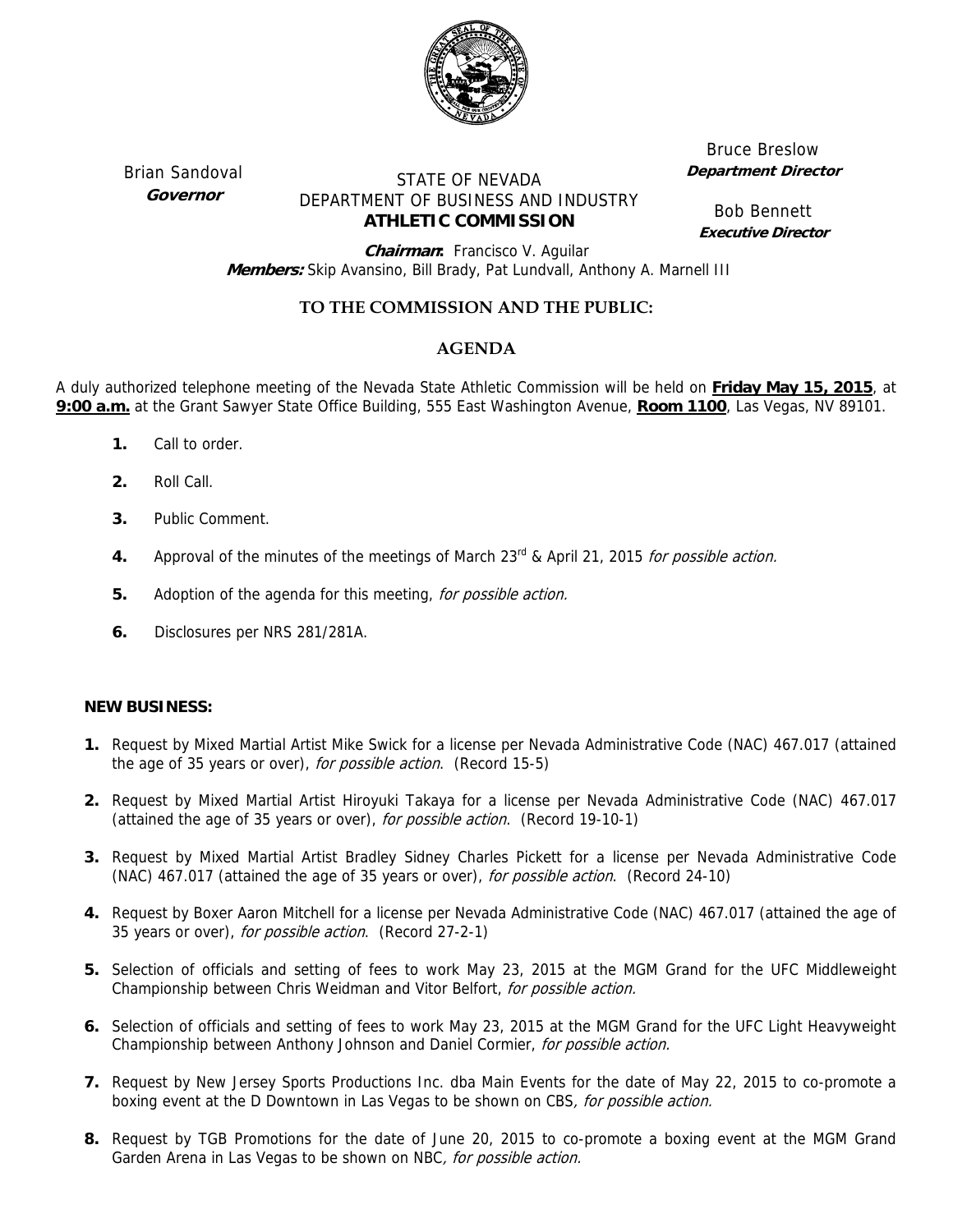- **9.** Request by Mayweather Promotions for the date of June 20, 2015 to co-promote a boxing event at the MGM Grand Garden Arena in Las Vegas to be shown on NBC, for possible action.
- **10.** Request by TGB Promotions for the date of June 21, 2015 to co-promote a boxing event at the MGM Grand Garden Arena in Las Vegas to be shown on CBS, for possible action.
- **11.** Request by Mayweather Promotions for the date of June 21, 2015 to co-promote a boxing event at the MGM Grand Garden Arena in Las Vegas to be shown on CBS, for possible action.
- **12.** Request by World Fighting Championships for the date of June 27, 2015 to promote a Professional and Amateur MMA and Amateur Muay Thai kick boxing at Grand Sierra Resort in Reno, the amateur portion will be sanctioned by UMMAF, for possible action.
- **13.** Request by World Fighting Championships to waive NAC 467.204 minimum number of rounds to allow for 8 amateur bouts and 5 professional MMA bouts on the program for June 27, 2015, for possible action.
- **14.** Request by BKB Global for the date June 27, 2015 to promote a BKB boxing event at the Mandalay Bay Events Center in Las Vegas to be shown on DirecTV PPV, for possible action.
- **15.** Request by Lion Fights for the date of July 10, 2015 to promote a Professional and Amateur kick boxing event at the Sands Convention Center in Las Vegas; the amateur portion will sanctioned by the USMTA, for possible action.
- **16.** Request by New Jersey Sports Productions, Inc. dba Main Events for the date July 18, 2015 to promote a boxing event at the Mandalay Bay Events Center in Las Vegas to be shown on HBO, for possible action.
- **17.** Request by Let's Get It On Promotions for the date July 24, 2015 to promote a boxing event at Sam's Town Hotel Casino in Las Vegas, for possible action.
- **18.** Request by Tuff N Uff for the date of August 7, 2015 to promote a Professional and Amateur kick boxing event at the Hard Rock Hotel in Las Vegas to be shown on Spike, the amateur portion will sanctioned by ISKA, for possible action.
- **19.** Request by Feroz Fight Factory for a grant from NRS 467.108 for travel to San Fernando, CA & Pacoima, CA to participate in the Young Champions Boxing Club and Pacoima Boxing Show on February 6-8, 2015, for 10 boxers, 4 coaches, and 1 chaperone for per diem of \$900.00 and mileage of \$432.12 (3 cars) for a total of **\$1,332.12,** for possible action.
- **20.** Request by Carson City Boxing Club for a grant from NRS 467.108 for travel to Medford, OR to participate in the Destined for Future Glory Boxing Match on April 4, 2015, for 3 boxers and 1 coach hotel rooms of \$101.37, per diem of \$80.00, and mileage of \$168.05 for a total of **\$349.87,** for possible action.
- **21.** Request by North Las Vegas Center Ring Boxing for a grant from NRS 467.108 for travel to Reno, NV to participate in the Nevada State Junior Olympics on April 17-19, 2015, for 7 boxers and 4 coaches for hotel rooms of \$506.16, per diem of \$660.00, mileage of \$452.00 (2 cars) and entry fee of \$70.00 for a total of **\$1,688.16,** for possible action.
- **22.** BKB request for waiver to allow sensors in the gloves, for possible action.
- 23. Request for arbitration by boxer, Cesar Quiñonez with managers Fernando Vargas and Louis Salgado, *for possible* action.
- 24. Hearing of disciplinary complaint against mixed martial artist Nick Diaz, for possible action.
- **25.** Hearing of disciplinary complaint against boxer John Molina, for possible action.
- **26.** Discussion and update on potential changes to anti-doping policies and practices, for possible action.